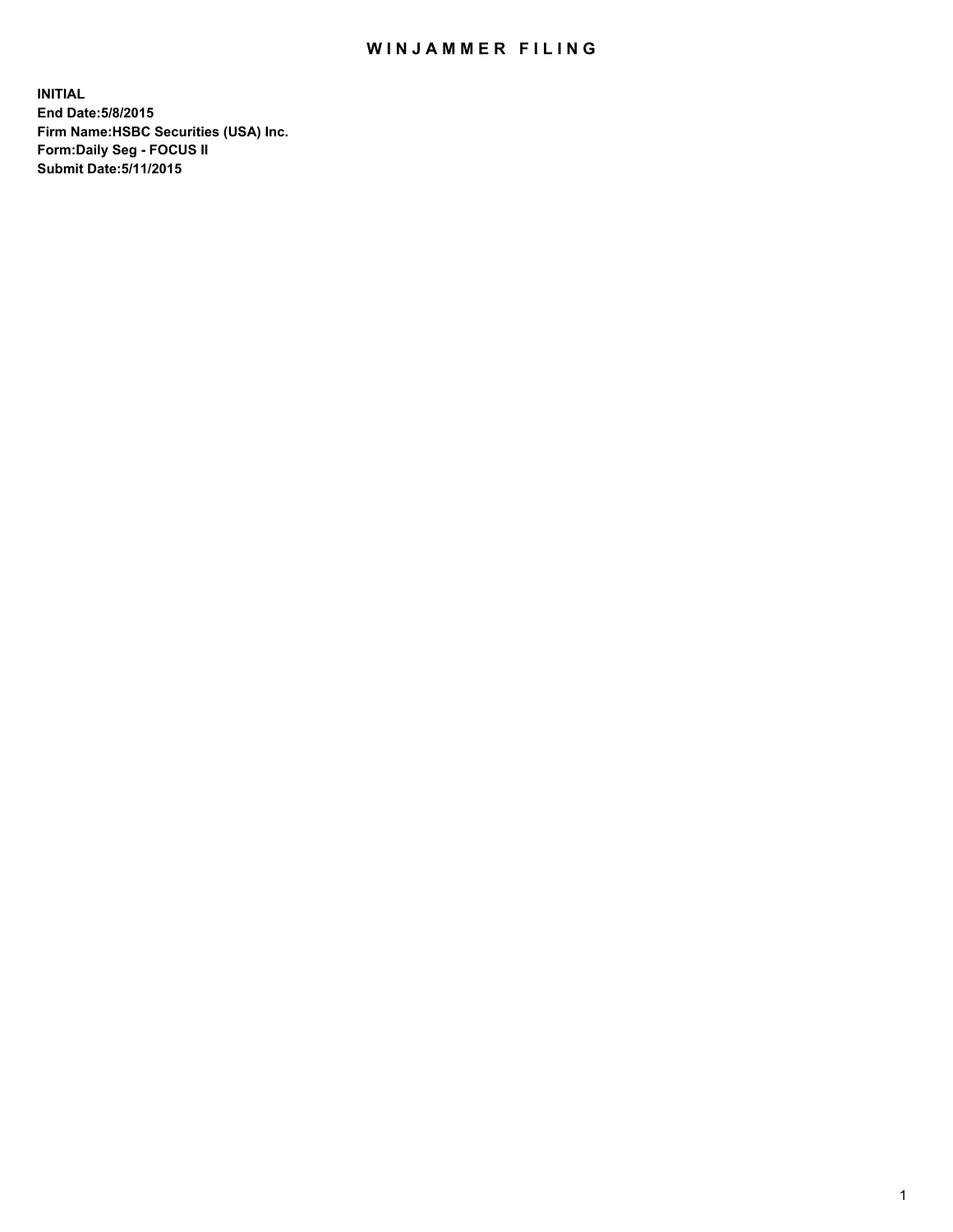## **INITIAL End Date:5/8/2015 Firm Name:HSBC Securities (USA) Inc. Form:Daily Seg - FOCUS II Submit Date:5/11/2015 Daily Segregation - Cover Page**

| Name of Company<br><b>Contact Name</b><br><b>Contact Phone Number</b><br><b>Contact Email Address</b>                                                                                                                                                                                                                         | <b>HSBC Securities (USA) Inc.</b><br><b>Steven Richardson</b><br>212-525-6445<br>steven.richardson@us.hsbc.com |
|-------------------------------------------------------------------------------------------------------------------------------------------------------------------------------------------------------------------------------------------------------------------------------------------------------------------------------|----------------------------------------------------------------------------------------------------------------|
| FCM's Customer Segregated Funds Residual Interest Target (choose one):<br>a. Minimum dollar amount: ; or<br>b. Minimum percentage of customer segregated funds required:% ; or<br>c. Dollar amount range between: and; or<br>d. Percentage range of customer segregated funds required between: % and %.                      | 50,000,000<br><u>0</u><br>0 <sub>0</sub><br>0 <sub>0</sub>                                                     |
| FCM's Customer Secured Amount Funds Residual Interest Target (choose one):<br>a. Minimum dollar amount: ; or<br>b. Minimum percentage of customer secured funds required:%; or<br>c. Dollar amount range between: and; or<br>d. Percentage range of customer secured funds required between:% and%.                           | 10,000,000<br>0 <sub>0</sub><br>0 <sub>0</sub>                                                                 |
| FCM's Cleared Swaps Customer Collateral Residual Interest Target (choose one):<br>a. Minimum dollar amount: ; or<br>b. Minimum percentage of cleared swaps customer collateral required:%; or<br>c. Dollar amount range between: and; or<br>d. Percentage range of cleared swaps customer collateral required between:% and%. | 30,000,000<br>0 <sub>0</sub><br>00                                                                             |

Attach supporting documents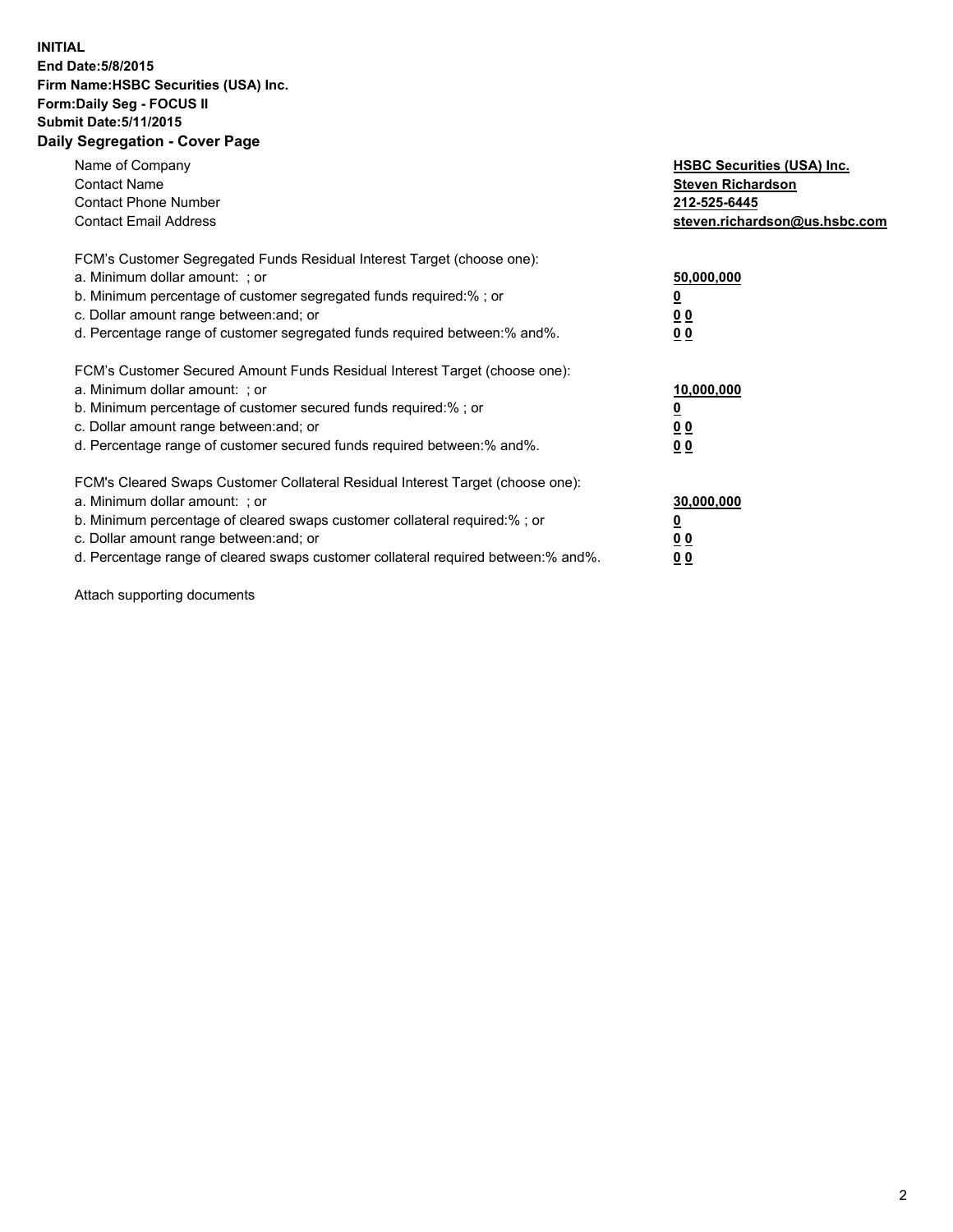**INITIAL End Date:5/8/2015 Firm Name:HSBC Securities (USA) Inc. Form:Daily Seg - FOCUS II Submit Date:5/11/2015 Daily Segregation - Secured Amounts**

Foreign Futures and Foreign Options Secured Amounts Amount required to be set aside pursuant to law, rule or regulation of a foreign government or a rule of a self-regulatory organization authorized thereunder **0** [7305] 1. Net ledger balance - Foreign Futures and Foreign Option Trading - All Customers A. Cash **134,265,949** [7315] B. Securities (at market) **30,943,895** [7317] 2. Net unrealized profit (loss) in open futures contracts traded on a foreign board of trade **5,121,527** [7325] 3. Exchange traded options a. Market value of open option contracts purchased on a foreign board of trade **0** [7335] b. Market value of open contracts granted (sold) on a foreign board of trade **0** [7337] 4. Net equity (deficit) (add lines 1. 2. and 3.) **170,331,371** [7345] 5. Account liquidating to a deficit and account with a debit balances - gross amount **451,956** [7351] Less: amount offset by customer owned securities **-451,849** [7352] **107** [7354] 6. Amount required to be set aside as the secured amount - Net Liquidating Equity Method (add lines 4 and 5) **170,331,478** [7355] 7. Greater of amount required to be set aside pursuant to foreign jurisdiction (above) or line 6. **170,331,477** [7360] FUNDS DEPOSITED IN SEPARATE REGULATION 30.7 ACCOUNTS 1. Cash in banks A. Banks located in the United States **39,826,755** [7500] B. Other banks qualified under Regulation 30.7 **0** [7520] **39,826,755** [7530] 2. Securities A. In safekeeping with banks located in the United States **75,943,895** [7540] B. In safekeeping with other banks qualified under Regulation 30.7 **0** [7560] **75,943,895** [7570] 3. Equities with registered futures commission merchants A. Cash **0** [7580] B. Securities **0** [7590] C. Unrealized gain (loss) on open futures contracts **0** [7600] D. Value of long option contracts **0** [7610] E. Value of short option contracts **0** [7615] **0** [7620] 4. Amounts held by clearing organizations of foreign boards of trade A. Cash **0** [7640] B. Securities **0** [7650] C. Amount due to (from) clearing organization - daily variation **0** [7660] D. Value of long option contracts **0** [7670] E. Value of short option contracts **0** [7675] **0** [7680] 5. Amounts held by members of foreign boards of trade A. Cash **71,875,672** [7700] B. Securities **0** [7710] C. Unrealized gain (loss) on open futures contracts **5,121,527** [7720] D. Value of long option contracts **0** [7730] E. Value of short option contracts **0** [7735] **76,997,199** [7740] 6. Amounts with other depositories designated by a foreign board of trade **0** [7760] 7. Segregated funds on hand **0** [7765] 8. Total funds in separate section 30.7 accounts **192,767,849** [7770] 9. Excess (deficiency) Set Aside for Secured Amount (subtract line 7 Secured Statement Page 1 from Line 8) **22,436,372** [7380] 10. Management Target Amount for Excess funds in separate section 30.7 accounts **10,000,000** [7780] 11. Excess (deficiency) funds in separate 30.7 accounts over (under) Management Target **12,436,372** [7785]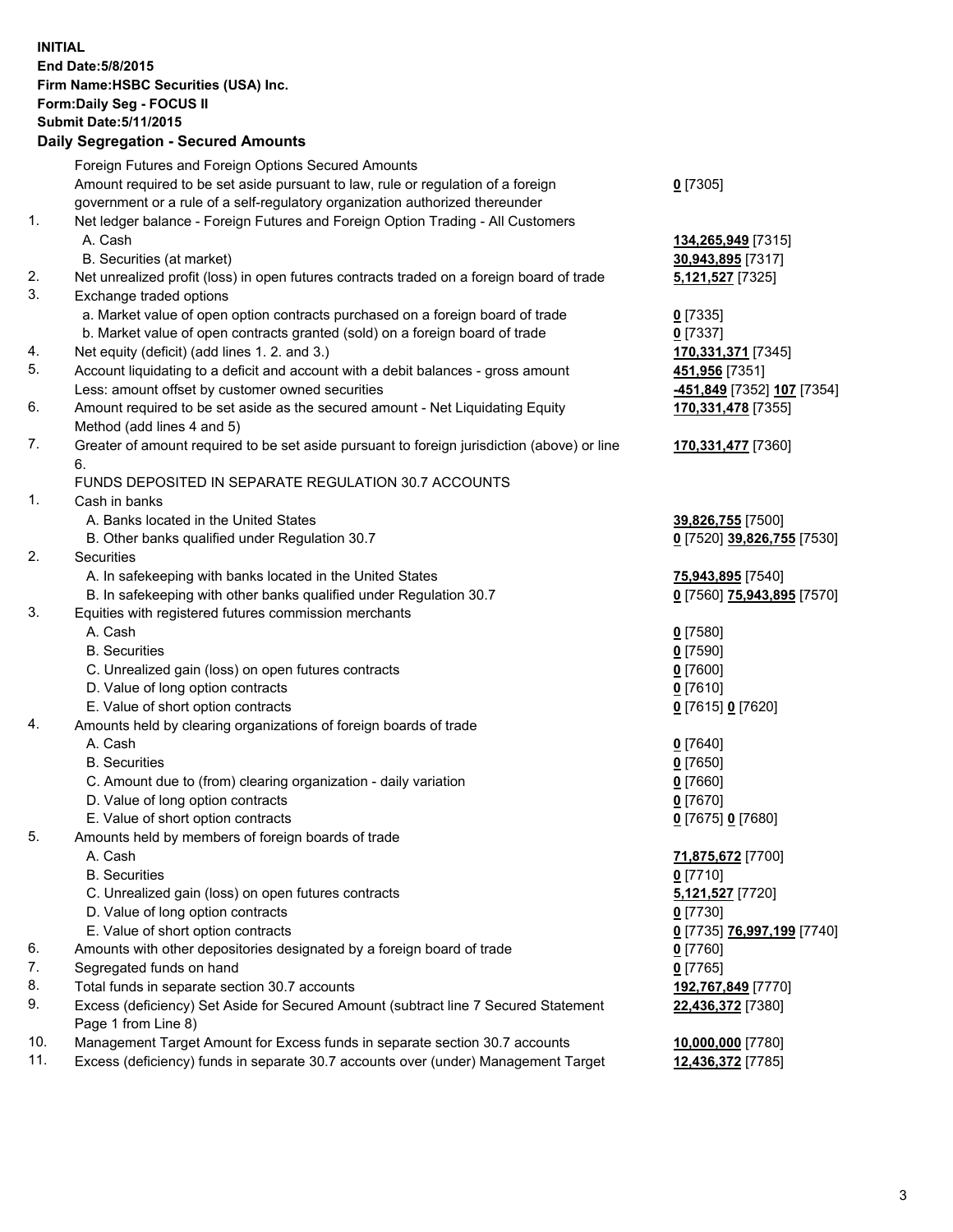| <b>INITIAL</b>                            | End Date: 5/8/2015                                                                             |                            |  |  |
|-------------------------------------------|------------------------------------------------------------------------------------------------|----------------------------|--|--|
| Firm Name: HSBC Securities (USA) Inc.     |                                                                                                |                            |  |  |
| Form: Daily Seg - FOCUS II                |                                                                                                |                            |  |  |
|                                           | <b>Submit Date: 5/11/2015</b>                                                                  |                            |  |  |
| Daily Segregation - Segregation Statement |                                                                                                |                            |  |  |
|                                           | SEGREGATION REQUIREMENTS(Section 4d(2) of the CEAct)                                           |                            |  |  |
| 1.                                        | Net ledger balance                                                                             |                            |  |  |
|                                           | A. Cash                                                                                        | 236,816,789 [7010]         |  |  |
|                                           | B. Securities (at market)                                                                      | 641,931,668 [7020]         |  |  |
| 2.                                        | Net unrealized profit (loss) in open futures contracts traded on a contract market             | 213,812,972 [7030]         |  |  |
| 3.                                        | Exchange traded options                                                                        |                            |  |  |
|                                           | A. Add market value of open option contracts purchased on a contract market                    | 95,585,510 [7032]          |  |  |
|                                           | B. Deduct market value of open option contracts granted (sold) on a contract market            | -5,545,202 [7033]          |  |  |
| 4.                                        | Net equity (deficit) (add lines 1, 2 and 3)                                                    | 1,182,601,737 [7040]       |  |  |
| 5.                                        | Accounts liquidating to a deficit and accounts with                                            |                            |  |  |
|                                           | debit balances - gross amount                                                                  | 2,362,611 [7045]           |  |  |
|                                           | Less: amount offset by customer securities                                                     | -2,362,611 [7047] 0 [7050] |  |  |
| 6.                                        | Amount required to be segregated (add lines 4 and 5)                                           | 1,182,601,737 [7060]       |  |  |
|                                           | FUNDS IN SEGREGATED ACCOUNTS                                                                   |                            |  |  |
| 7.                                        | Deposited in segregated funds bank accounts                                                    |                            |  |  |
|                                           | A. Cash                                                                                        | 6,950,588 [7070]           |  |  |
|                                           | B. Securities representing investments of customers' funds (at market)                         | $0$ [7080]                 |  |  |
|                                           | C. Securities held for particular customers or option customers in lieu of cash (at<br>market) | 174,914,481 [7090]         |  |  |
| 8.                                        | Margins on deposit with derivatives clearing organizations of contract markets                 |                            |  |  |
|                                           | A. Cash                                                                                        | 245,565,012 [7100]         |  |  |
|                                           | B. Securities representing investments of customers' funds (at market)                         | 264,253,409 [7110]         |  |  |
|                                           | C. Securities held for particular customers or option customers in lieu of cash (at            | 467,017,187 [7120]         |  |  |
|                                           | market)                                                                                        |                            |  |  |
| 9.                                        | Net settlement from (to) derivatives clearing organizations of contract markets                | 2,346,518 [7130]           |  |  |
| 10.                                       | Exchange traded options                                                                        |                            |  |  |
|                                           | A. Value of open long option contracts                                                         | 95,585,510 [7132]          |  |  |
|                                           | B. Value of open short option contracts                                                        | -5,545,202 [7133]          |  |  |
| 11.                                       | Net equities with other FCMs                                                                   |                            |  |  |
|                                           | A. Net liquidating equity                                                                      | 47,743,590 [7140]          |  |  |
|                                           | B. Securities representing investments of customers' funds (at market)                         | $0$ [7160]                 |  |  |
|                                           | C. Securities held for particular customers or option customers in lieu of cash (at<br>market) | $0$ [7170]                 |  |  |
| 12.                                       | Segregated funds on hand                                                                       | $0$ [7150]                 |  |  |
| 13.                                       | Total amount in segregation (add lines 7 through 12)                                           | 1,298,831,093 [7180]       |  |  |
| 14.                                       | Excess (deficiency) funds in segregation (subtract line 6 from line 13)                        | 116,229,356 [7190]         |  |  |
| 15.                                       | Management Target Amount for Excess funds in segregation                                       | 50,000,000 [7194]          |  |  |
| 16.                                       | Excess (deficiency) funds in segregation over (under) Management Target Amount                 | 66,229,356 [7198]          |  |  |
|                                           | Excess                                                                                         |                            |  |  |